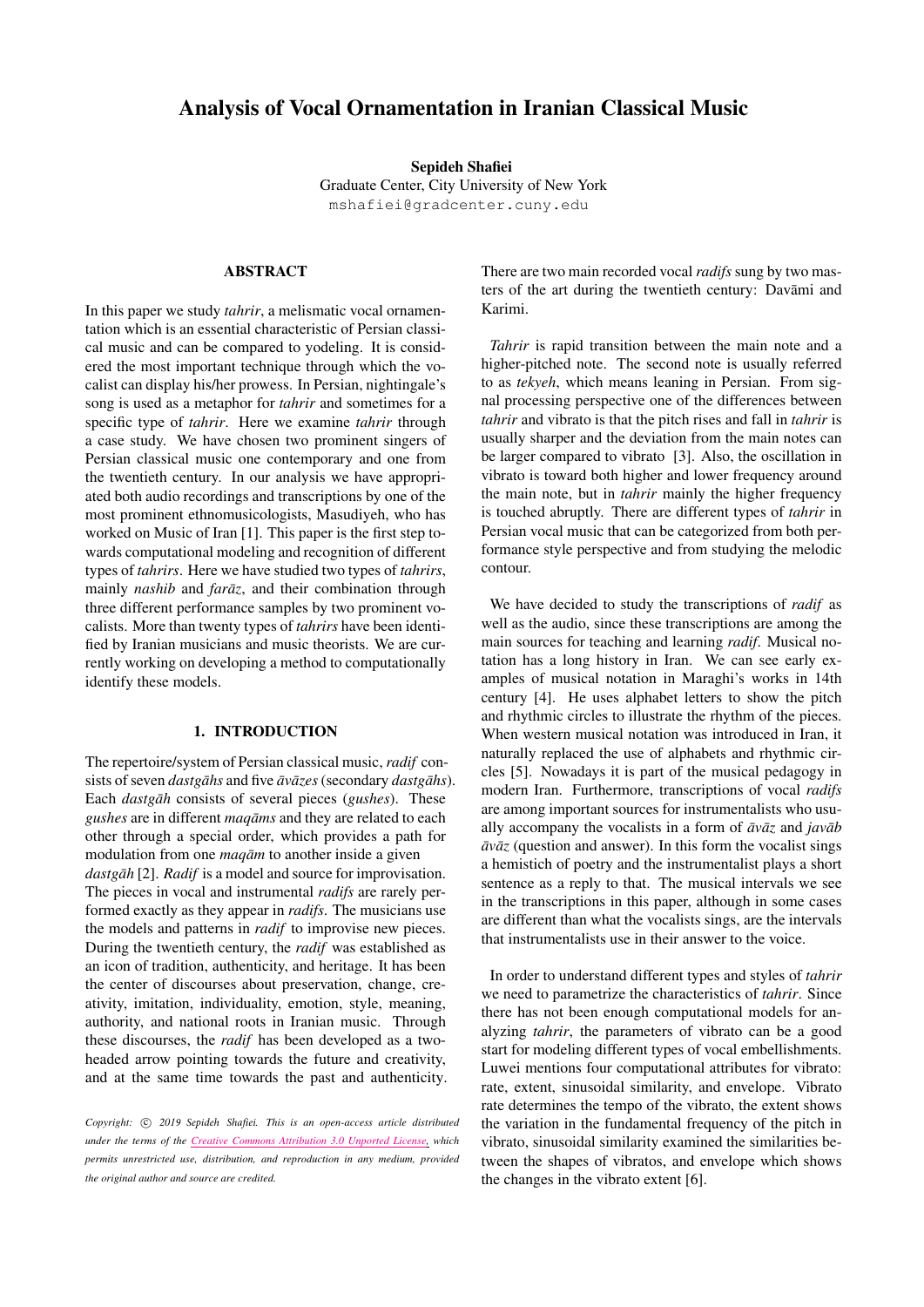# 2. VOCAL TRADITIONAL MUSIC IN IRAN: A BACKGROUND

# 2.1 A brief history of musicological research and music education in modern Iran

Interest in education and research on Persian music increased during the twentieth century. Among the most prominent musicians from the early twentieth century to the 1970s, one can mention Vaziri and Khaleqi, who were both modernist and in favor of using Western music methods and ideas to "improve" Persian classical music. The efforts of such modernist musicians changed the status of music in the society. The classical Iranian music became recognized as an element of "high culture" associated with the newly formed urban middle class. Western ethnomusicologists started to visit Iran for fieldwork and ethnographic research. The main areas of their focus were Persian classical music and folk music. Among the prominent Western ethnomusicologists who worked on Persian classical and folk music, one can mention Nettl [\[7\]](#page-3-6) and Blum [\[8\]](#page-3-7) and [\[9\]](#page-3-8), who did their fieldwork in Tehran and Mashhad in the 1960s, Zonis who visited Tehran during the years  $1963-1965$  [\[10\]](#page-3-9) and [\[11\]](#page-3-10), and During who visited Iran multiple times since the mid-1960s. They all worked closely with very prominent musicians of the time in Tehran and other large cities. The first works on Persian classical music were mainly devoted to different aspects of the *radif* [\[12\]](#page-3-11), [\[7\]](#page-3-6), and [\[13\]](#page-3-12), as well as biographies of musicians [\[14\]](#page-3-13) and [\[15\]](#page-3-14), documentation, transcription, and archiving [\[1\]](#page-3-0).

The process of documentation and transcription of the *radif*, together with the availability of recording technology, partially, implicitly, and gradually changed the music scene of Iran. The idea of preservation and protection started to work, to some extent, against itself, even before scholars could notice the flaws and the contradictions of this idea. Descriptive transcriptions of the *radif* by various Iranian and Western ethnomusicologists and music scholars, and the recordings of masters, later served as sources of knowledge. The practice of *radif* has changed partially from an oral tradition to a written tradition. The role of memorization of the whole *radif* has been reduced to a great extent. Students learn "improvisation" more as a technique, and perhaps to some extent mechanical, rather than as a result of full and in-depth knowledge of *radif*. Many students use recordings of different masters and transcriptions of *radif* to familiarize themselves with various performing styles. The direct master to student teaching, which was historically central to the practice of the *radif*, became inevitably less important in the new setting. This "modern" setting brings up many questions regarding the forms of continuity and discontinuity in the functions and directions of traditional music in today's Iran.

## 2.2 Traditional Music after the 1979 revolution

Historical events<sup>[1](#page-1-0)</sup>, after the 1979 revolution and the anti-Westernization movement changed the cultural scene of Iran. The restrictive cultural policies of the government almost eliminated production of popular music. The government defined the "appropriate" (*mojāz*, acceptable) forms of music, whose definition always remained vague and changing. The lyrics have been among the important elements for deciding the "appropriateness" of music. Persian classical music, traditionally, has been linked to masterpieces of Persian poetry, such as *ghazals*<sup>[2](#page-1-1)</sup> of Hafez, Sa'di, and Molavi (Rumi). This is an important factor that gives traditional music a relatively safe position. Another factor in deciding on the "appropriateness" of the music is the performers. The government accepts older male musicians more easily compared with their young and/or female counterparts. In general, there are always exceptions to these rules. Because of the nature of traditional music, it has always been one of very few genres that is judged as "appropriate." In the absence of popular music, famous traditional musicians, such as Shajarian, Lotfi, and Alizadeh gained the social popularity of pop stars. This made the prominent traditional musicians less accessible for teaching. Many of these musicians no longer accept beginning students. Many of them teach workshops that accept a limited number of performers from many applicants. These social factors contributed to fundamental changes in the classical music.

After the 1979 revolution, international policies made Iran a difficult destination for Western visitors, including ethnomusicologists. Furthermore, because of governmental censorship, the safest areas of studies for insider scholars were those that did not involve any social and political issues. Hence (purely) musicological study of "appropriate forms of music" has been one of the most popular topics for Iranian ethnomusicologists after the revolution. Among the more recent works in this field one can mention Buban's dissertation which compares the rhythmic patterns of the Persian language with rhythmic patterns of the *radif* [\[5\]](#page-3-4). She also talks about the insufficiency of Western musical notation for rhythm in Persian music and suggests a visual notation. There are many other recent works on the *radif*, among which one can mention Asadi's dissertation, which is on the structure of the *radif* [\[16\]](#page-4-0),  $\bar{A}z\bar{a}$  dehfar's book on rhythm in Persian āvāz [[17\]](#page-4-1), Mehrāni's three-volume work on the theory of Iranian music [\[18\]](#page-4-2), Fereyduni's book on the characteristics of the vocal *radif* of Davāmi [[19\]](#page-4-3), and Jafarzādeh's book on Iranian musicology [[20\]](#page-4-4).

## 2.3 Vocal Traditional Music

The word  $\bar{a}v\bar{a}z$  has several meanings in Persian. It refers to humans' singing as well as the sound of birds and instruments in old Persian literature. In Iranian traditional music,  $\bar{a}$ v $\bar{a}z$  specifically means the elaborate improvisatory nonmetric part of the vocal performance usually accompanied by one instrument at a time in the form of  $\bar{a}v\bar{a}z$  and *javab-e* 

<span id="page-1-0"></span><sup>&</sup>lt;sup>1</sup> Among the important events one can mention the Iran-Iraq war (1980-1988), and the Cultural Revolution (1980-1983).

<span id="page-1-1"></span><sup>2</sup> A classic form of Persian poetry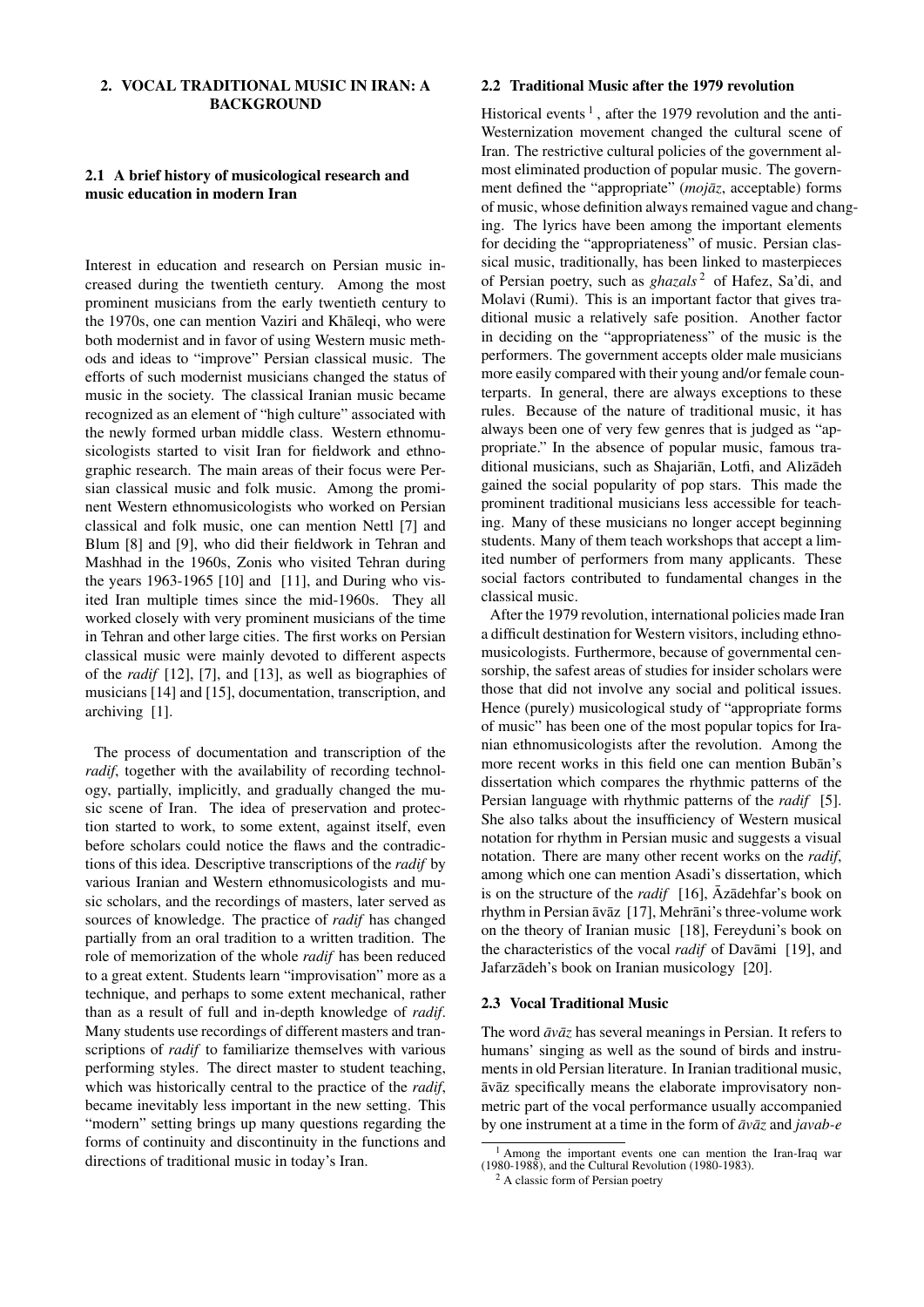$\bar{a}v\bar{a}z$ , also known as question and answer, which is considered a dialogue between the vocalist and the instrumentalist. In this part the vocalist leads the performance and sings some or all lines of a *ghazal*<sup>[3](#page-2-0)</sup>, and the instrumentalist answers creatively. The vocalist usually sings one or two verse(s) in each selected *gusheh* of a *dastgah*.

The most common format of the performance is to start with vocables and then to sing the first line of verse in *darāmad* which is the beginning *gusheh* of each *dastgāh* and then sing other lines of verse in a different *gushehs* of the same *dastgah* in a conventional order. Usually there is at least one main modulation, which gives a feeling of a different *magam* and then finally last line of verse is sung in *forūd*, which is a return to the main *maqām*. The duration of  $\bar{a}v\bar{a}z$  depends on the proficiency of the singer. One of the main elements of  $\bar{a}v\bar{a}z$ , which shows proficiency in singing traditional Iranian music is *tahrir*. The expertise and the level of proficiency of a singer is evaluated mainly in this part of the performance  $(\bar{a}v\bar{a}z)$ . There are singers who can only sing *tasnifs* (a metric pre-composed piece). *Tahrir* usually appears towards the end of hemistich, or on the words where vocalist want to emphasis on the meaning.

#### 3. TAHRIR: A CASE STUDY

## 3.1 Different types of *tahrir*

Mohammad Reza Lotfi, one of the most prominent Iranian musicians and tār players of the late twentieth century identifies seven types of *tahrir* based on Davami's performance of *radif* [\[19\]](#page-4-3). We studied three references in Persian that classify different types of *tahrir* [\[19\]](#page-4-3) and [\[18\]](#page-4-2). *Nashib* and *farāz* are two types of *tahrirs* according to these sources.

## 3.2 Karimi's Vocal Radif

Karimi is one of the main masters of the art in the twentieth century. His repertoire consists of 145 *gushes*. His performance is recorded and available to public. It has also been transcribed by one the most prominent ethnomusicologists, Masudiye [\[1\]](#page-3-0). It is later transcribed by two other musicians, Atrāyi and Tahmāsbi. Hence for each gushe of Karmi's vocal *radif*, we could have three MIDI files that are slightly different. Finally, after much consideration we found Masudiye's notation more appropriate for the purpose of our study. Figure 1 shows the way we organize our study.



Figure 1. Audio and midi processing steps

As can be seen in Figure 1, we have used PYIN for pitch recognition, using Sonic Visualiser, Smoothed Pitch Track transform by Mathias Mauch and Simon Dixon [\[21\]](#page-4-5). Parallel to the audio we have made a table corresponding to the MIDI file, and then we have used Dynamic Time Warping [\[22\]](#page-4-6) algorithm in MATLAB to compare these two curves. We modified the MATLAB dtw plot function, so that we can mark the differences between the two curves. The results can be seen in Figures 2 and 4.

## 3.3 Tahrir-e Nashib and Faraz in vocal *radif* of Karimi

*Tahrir-e nashib* (literally: descend), and *farāz* (literally: ascend) are two types of *tahrir* that is discussed by Fereyduni, Mehrani, and Lotfi. Their melodic movement as it can be inferred from their names is a slow descend or ascend towards the main note, where the vocalist or instrumentalist usually spends a relatively longer time. The movement is most of the time towards the *shahed* or *ist*, or *owj*, which are the main functional notes in each *gusheh*. According to Owen Wright "*Shāhed* ('witness') is the most prominent pitch of the *gusheh*, its salience marked primarily by relative duration; *ist* ('stand') is an intermediate phrase final note other than the *shahed*." [19] p. 33. *Owj* ('peak') is usually a fifth above the *shahed* of a *gusheh*.

Figure 2 shows *tahrir-e nashib* in the final phrase (*forud*) of the *gushe-ye daramad¯* of shur in Karimi's *radif*. The vertical axis shows the pitch value in cents and the horizontal axis is time. As we can see in this figure there is a mis-match between the audio and transcription. We have marked the duration mismatches in Midi with yellow. The red color shows the audio and blue shows the midi. Figure 3 shows the original Masudiye's transcription of the same *tahrir*. The circles below the notes show leaning (*tekyeh*) of the main note towards the higher note.



Figure 2. *Tahrir-e nashib* in *daramad* of Shur of Karimi



Figure 3. *Tahrir-e nashib* in *daramad* of Shur of Karimi, Masudiye's transcription, page 13, line 4 of *darāmad* 

One of the melodic characteristics of *tahrir*, as can be seen in the above figure, is a repetition of a simpler form

<span id="page-2-0"></span><sup>&</sup>lt;sup>3</sup> Other forms of poetry are also used but are not as common as ghazal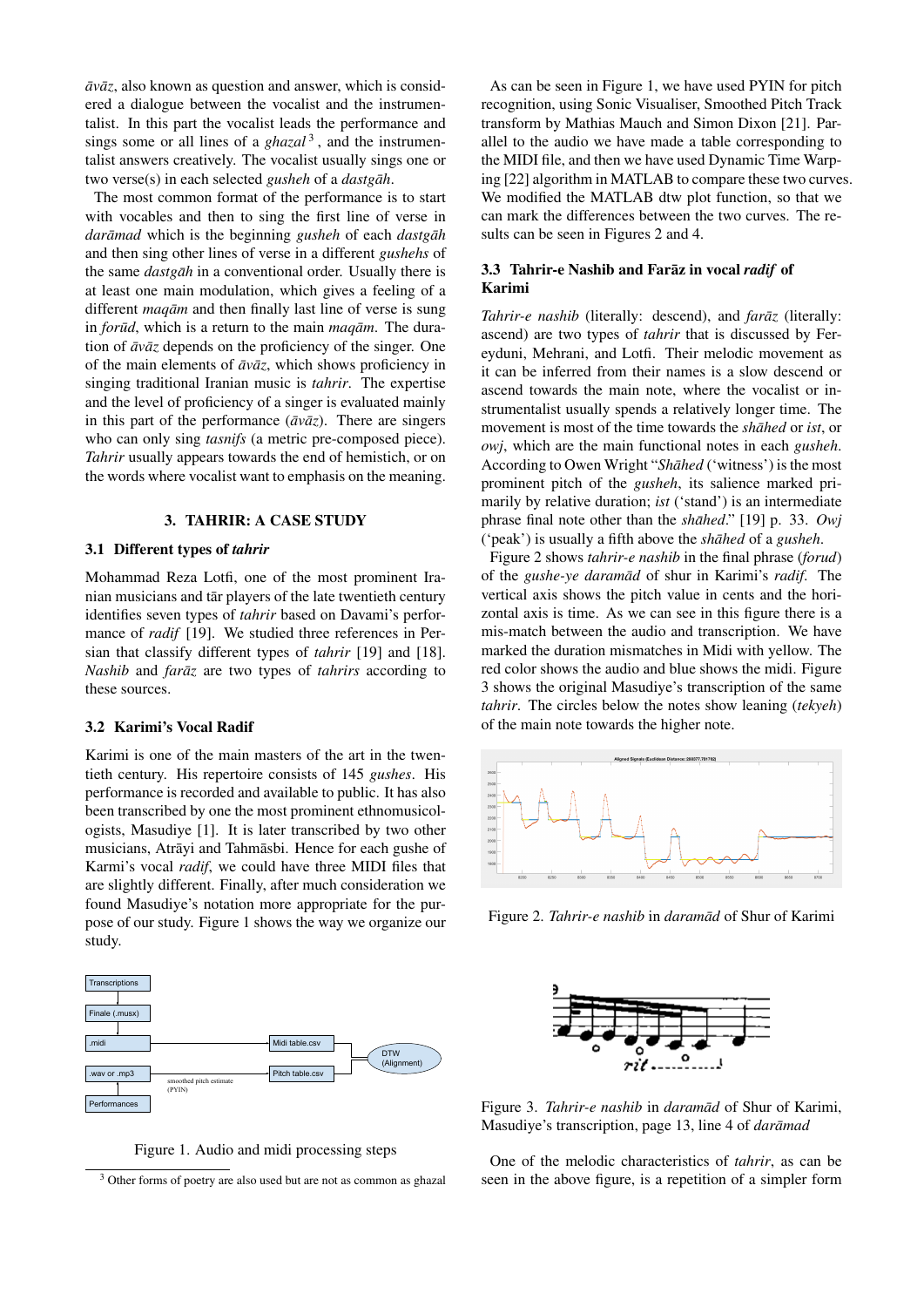or group of notes. In the above *tahrir* the repeating form consists of a note which leans toward a higher pitch. In this example the interval between the main note and the peak of the higher note is at most as high as about a tone and half ( $\approx$ 300 cents). The vocalist repeats the same pattern in a descending manner. Sometimes different types of *tahrir* can be combined to form a more complicated melodic phrase. For example in *darāmad* of *bayāt tork* we have a longer pattern which consists of a *nashib tahrir* followed by *tahrir-e farāz*. As can be seen in Figure 4, the whole longer pattern is repeated twice. In figure 5 we see Masudiye's transcription of this *tahrir*.



Figure 4. *Tahrir-e nashib* followed by *tahrir-e farāz* in *daramad¯* of Bayat-tork ¯



Figure 5. *Tahrir-e nashib* in *daramad* of Bayat-tork of Karimi, Masudiye's transcription, page 49, lines 3 and 4 of *daramad ¯*

# 3.4 Tahrir-e Nashib and Faraz in Shajarian's ¯ Performance

Figure 6 shows a sample of Shajarian's *tahrir* in *gushe-ye Owj* in the hemistich (36':01"- 36':14'): "*baske shostim be khunābe jegar jāmeye jān*."<sup>[4](#page-3-15)</sup> This *tahrir* is on the last word, *jān*, and on vowel  $\bar{a}$  for 5 seconds, involving the sequence G, F, F, E, E, D, E, E, F, F, G with *tekyehs* to higher pitches. Fereyduni mentions the name "*nashib o faraaz*" for this type of *tahrir* ( [\[19\]](#page-4-3), P. 19). This name is also mentioned by Payvar, in his transcription of Davami's *radif*. In this *tahrir*, the average duration to reach the peak of the *tekyeh* note from the main notes is 0.75 m.s. The highest frequency jumps in this *tahrir* are about one and half tone  $(\approx 290 \text{ cents})$ , and the lowest frequency jumps are about a half tone ( $\approx 90$  cents).

## 4. FUTURE DIRECTION

Our goal is to computationally analyze more *tahrir* types and their subtle differences. We would like to study *tahrirs* performed by various vocalists and to find their stylistic features.



Figure 6. *Tahrir-e nashib* and *farāz* in *owj* of Bayat-kord performed by Shajarian

## 5. REFERENCES

- <span id="page-3-0"></span>[1] M. Masudiye, *Radif-e Āvāzi Mahmud Karimi*. Mahoor, 1997.
- <span id="page-3-1"></span>[2] H. Alizadeh, *Theory of Iranian music*. Mahoor, 2009.
- <span id="page-3-2"></span>[3] P. Bahadoran, "Analysis of tahreer in iranian traditional singing," in *Proc. Int. workshop in Folk Music Analysis*, Dublin, 2016, pp. 92–95.
- <span id="page-3-3"></span>[4] A. Maraghi, *Jāme al-alhān*, B. Khazrāyi, Ed. Farhangestān-e honar, 2009.
- <span id="page-3-4"></span>[5] N. Bouban, "Comparative study of rhythm in iranian music and persian language," 2009.
- <span id="page-3-5"></span>[6] L. Yang, "Computational modelling and analysis of vibrato and portamento in expressive music performance," 2017.
- <span id="page-3-6"></span>[7] B. Nettl, *The radif of Persian Music*. Champaign, IL: Elephant Cat, 1992.
- <span id="page-3-7"></span>[8] S. Blum, "Changing roles of performers in meshhed and bojnurd iran," in *Eight Urban Musical Cultures*, B. Nettl, Ed. Urbana: University of Illinois Press, 1978.
- <span id="page-3-8"></span>[9] ——, "Compelling reasons to sing: The music of taziyeh," *TDR*, vol. 49(4), pp. 86–90.
- <span id="page-3-9"></span>[10] E. Zonis, "Contemporary art music in persia," *The Musical Quarterly*, vol. 51(4), pp. 636–648.
- <span id="page-3-10"></span>[11] ——, *Persian Classical Music: An Introduction*. Harvard University Press, 1973.
- <span id="page-3-11"></span>[12] G. Tsuge, "Rhythmic aspects of the  $\bar{A}$ vāz in persian music," *Ethnomusicology*, vol. 14(2), pp. 205–227.
- <span id="page-3-12"></span>[13] H. Farhat, *The Dastgāh Concept in Persian Music*. Cambridge University Press, 1990.
- <span id="page-3-13"></span>[14] B. Nettl. (1989) Borumand, nur-ali in encyclopedia iranica. [Online]. Available: [http://www.iranicaonline.](http://www.iranicaonline.org/articles/borumand-nur-ali-b) [org/articles/borumand-nur-ali-b](http://www.iranicaonline.org/articles/borumand-nur-ali-b)
- <span id="page-3-14"></span>[15] D. Safvat. (1994) Dawāmi, abd-allah in encyclopedia iranica. [Online]. Available: [http://www.iranicaonline.](http://www.iranicaonline.org/articles/dawami) [org/articles/dawami](http://www.iranicaonline.org/articles/dawami)

<span id="page-3-15"></span> $4$  Hamnavā bā Bam ["Compassion for Bam"]. Delāwāz.<br>ehran concert and background documentary). 2006. available at: (Tehran concert and background documentary). https://www.youtube.com/watch?v=7xalZQOFW88